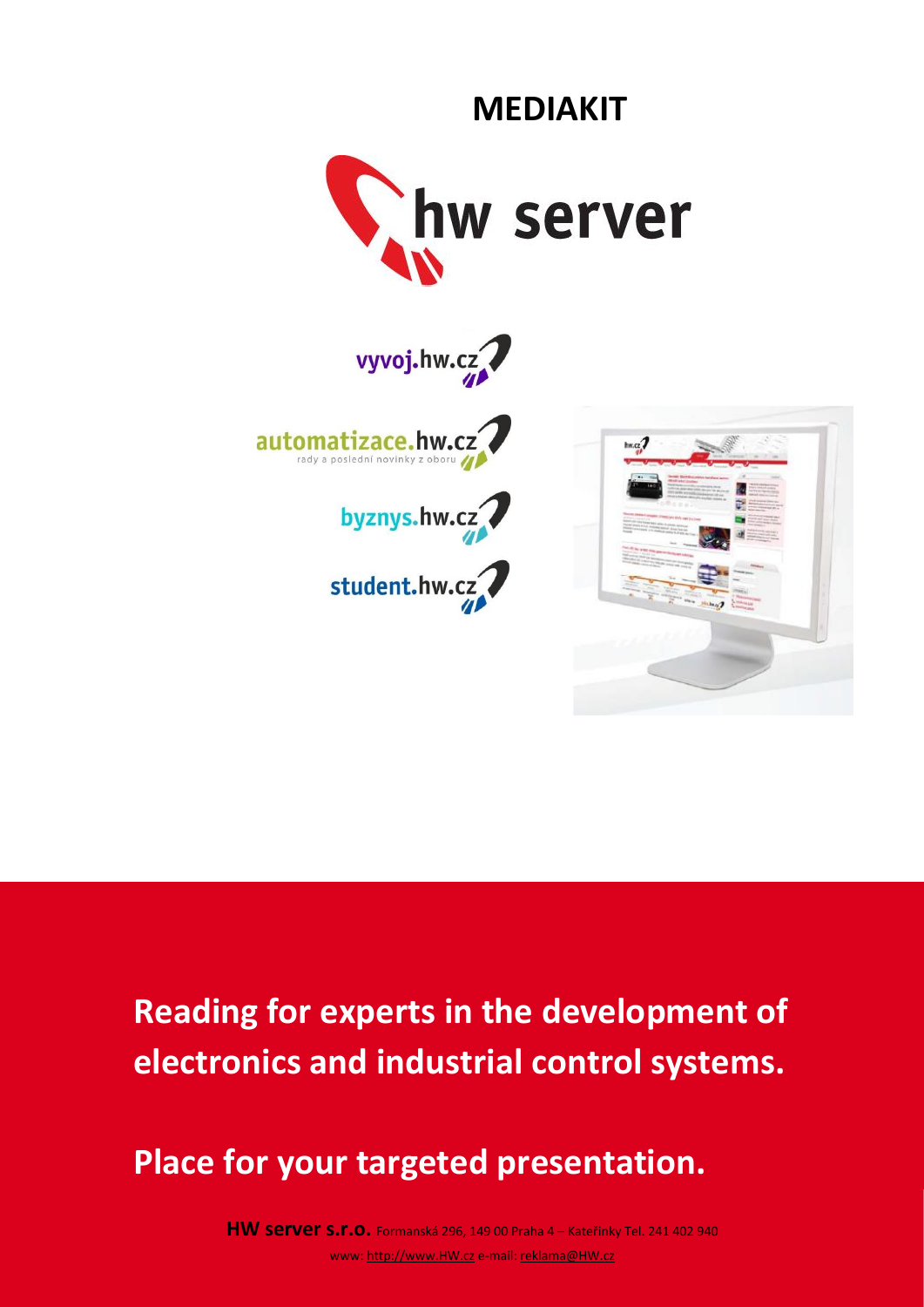# **HW.cz portals**

HW server is the largest Czech and Slovak online magazine, specialised in fields of electronics and automation, focused on a wide spectrum of readers from developers to application engineers and management in development and production.

## **vývoj.hw.cz**

Trends and news of professional electronics

- Electronic circuit design
- Communication standards and technologies
- Software and development tools
- **Metering**
- ICs, active and passive components
- Article series with theory and practice
- Product news

## **byznys.hw.cz**

Focus to business and services (since 2015)

- New technologies and manufacturing trends
- Distribution services
- Offer of development, manufacturing and logistic capacities
- Quality management and PLM
- Industrial property
- Market place

# **obchod.hw.cz**

Accessories for electronics and environmental monitoring E-shop

- Development kits and tools
- Automation components
- Ethernet sensors and logging units

#### **automatizace.hw.cz**

Digital industry in details

- Products tests and expert reviews
- **Automation**
- **Robotics**
- Industrial communication
- Machine safety
- **Components**

### **student.hw.cz**

Support of technical education (since 2016)

- News from universities
- Incentives of commercial sphere for schools and students
- Start-up
- Challenges and projects



**Artifical Inteligence – Induastrial Communication - Security - IoT – Air Quality - LTE - 5G - Open Source - LPWAN – RF&Wireless – Digital Industry - Start Up – Embedded SW – Sensors – Student Programs – Robotics- GNSS – LED – Rapid Prototyping – Building Automation**

# **... hot topics every day. Since 1999.**

Advertisements pricelist – valid to  $20.12.2022$  2/8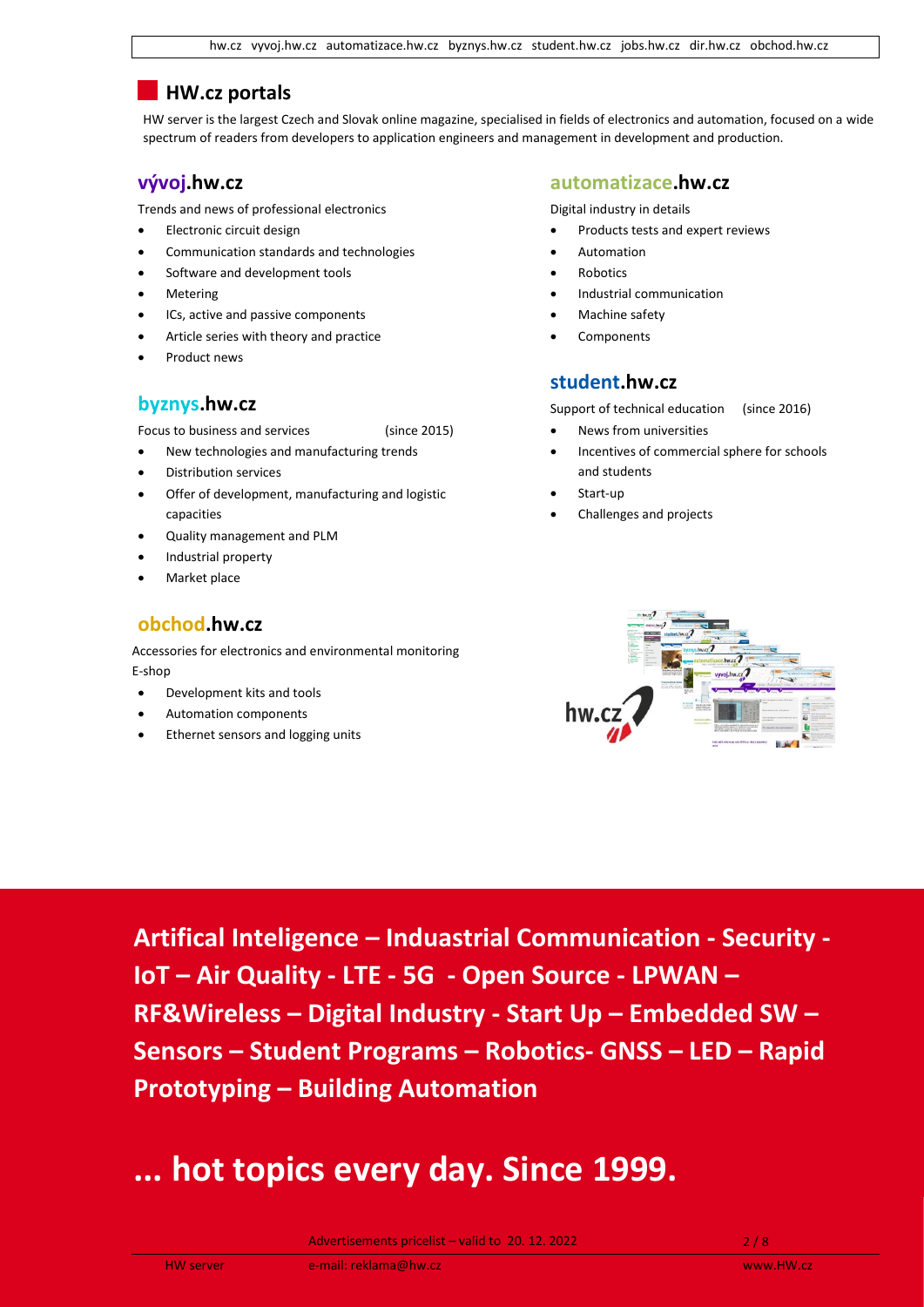# **HW server in figures**

#### **Readers**

- o HW.cz is regularly visited by 30.000 readers each month.
- o 50% of the readers consists of professional HW developers and programmers.
- o 40% are employees of large companies operating in CZ and SK.
- o 30% of visitors are businessmen and managers of manufacturing and trade companies, who use HW.cz to track product and technological trends.
- o 10% are students and experts from universities and technical schools
- o 10% falls upon amateurs and readers who take electronics as hobby

#### **Stable readers' community**

More than 75% of our readers are returning visitors. 14% of the visitors access the articles via sea and others. For its range HW server has a consistent readership base, which grew and got into the together with the server itself. Parts of the community and our services are:

- **Web discussion forum** for resolving problems readers are facing
- **Independent e-mail conference** with almost 1000 active users for online exchange of views.
- Up to 25 technical articles, whose authors are HW.cz readers (developers), are published ev intervention of the redaction.
- **Comments** below articles supply feedback on quality of an article and about interest in a topic.
- **Calendar of events** (trade fairs, seminars) with reminders on upcoming events
- **Forms** for fast contact with readers
- **Surveys** and **competitions** organised in cooperation with participated companies.





**time**

# **31 000 visitors 92 000 visits**



Advertisements pricelist – valid to  $20.12.2022$  3/8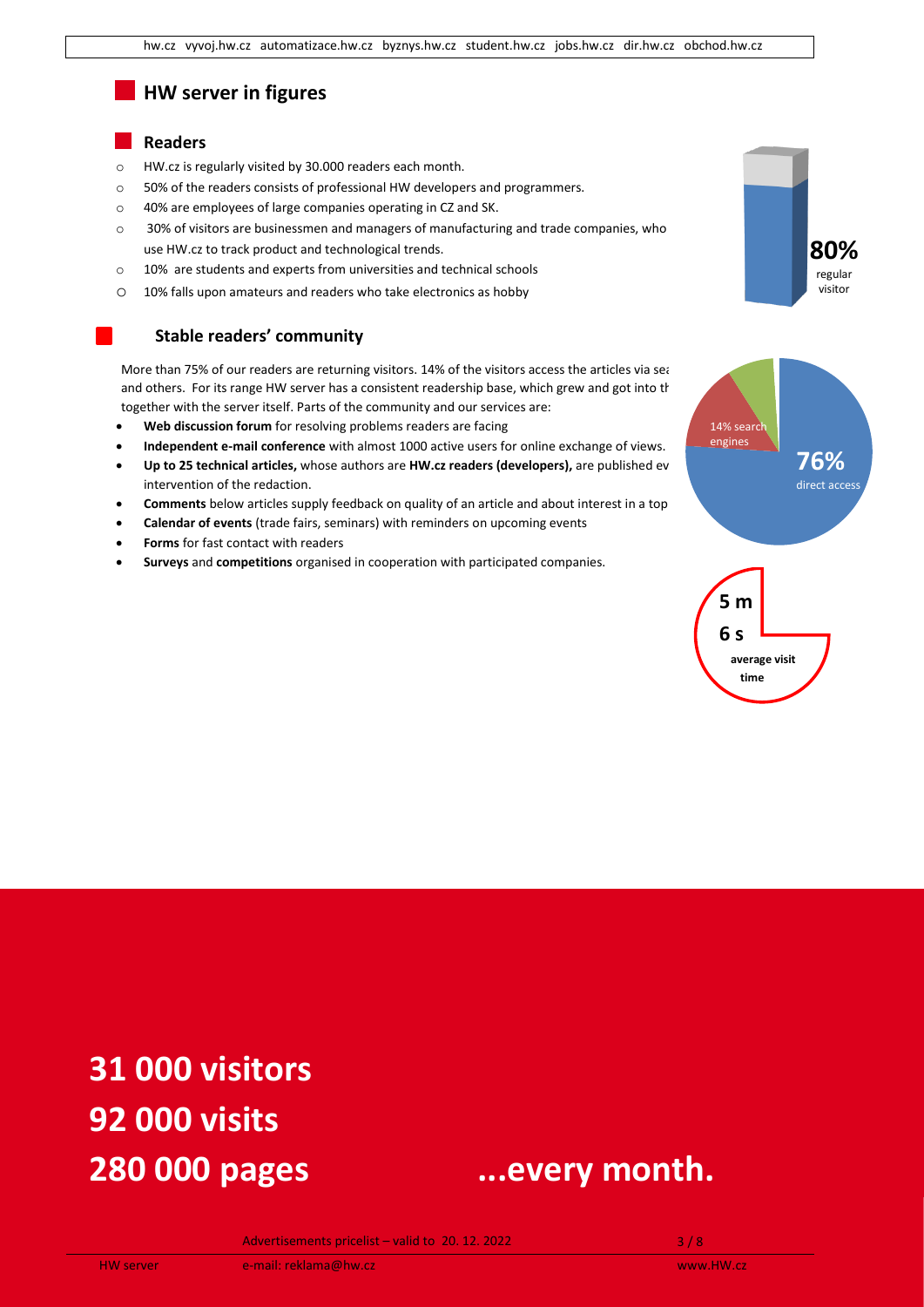# **Banner advertisement on HW.cz**

Banner advertisements are available for Hw server homepage (Hw.cz) a for separate domain portals Vývoj, Automatizace, Byznys, Student, Jobs, Obchod a Dir. Banner advertisement is published via advert banner system *OpenX*.

#### **Banner positions on domains**

Г

#### **Vyvoj.HW.cz, Automatizace.HW.cz, Byznys.HW.cz a STUDENT.HW.cz**

| <b>Banner</b>      | <b>Size</b> | Basic price/ month | Reduced price/ month | Price           |
|--------------------|-------------|--------------------|----------------------|-----------------|
| Skyscraper         | 120x600     | 15500              | 11160                | excl.VAT        |
|                    |             | 18755              |                      | 13504 incl.VAT  |
| <b>Full banner</b> | 468x60      | 15500              |                      | 11160 excl.VAT  |
| Top position       |             | 18755              |                      | 13504 incl.VAT  |
| Full banner 2      | 468x60      | 11000              | 7920                 | excl.VAT        |
| Within articles    |             | 13310              | 9583                 | incl.VAT        |
| Leaderboard        | 780x100     | 19000              | 13680                | excl.VAT        |
|                    |             | 22990              |                      | 16553 incl. VAT |
| Square             | 250x250     | 11000              | 7920                 | excl.VAT        |
|                    |             | 13310              |                      | 9583 incl.VAT   |
| <b>Half Banner</b> | 234x60      | 4000               |                      | 2880 excl.VAT   |
|                    |             | 4840               |                      | 3485 incl.VAT   |
| <b>Half Banner</b> | 234x100     | 6000               | 4320                 | excl.VAT        |
|                    |             | 7260               | 5227                 | incl.VAT        |
| <b>Half Banner</b> | 250x60      | 6000               | 4320                 | excl.VAT        |
|                    |             | 7260               |                      | 5227 incl.VAT   |

#### **Banner positions on homepage HW.cz**

| <b>Banner</b> | <b>Size</b> | Basic price / month | Reduced price/ month | Price          |
|---------------|-------------|---------------------|----------------------|----------------|
| Skyscraper    | 120x600     | 20150               |                      | 14508 excl.VAT |
|               |             | 24382               |                      | 17555 incl.VAT |
| Full banner   | 468x60      | 20150               |                      | 14508 excl.VAT |
|               |             | 24382               |                      | 17555 incl.VAT |
| Full banner 2 | 468x60      | 14300               |                      | 10296 excl.VAT |
|               |             | 17303               |                      | 12458 incl.VAT |
| Leaderboard   | 780x100     | 24700               |                      | 17784 excl.VAT |
|               |             | 29887               |                      | 21519 incl.VAT |
| Square        | 250x250     | 14300               |                      | 10296 excl.VAT |
|               |             | 17303               |                      | 12458 incl.VAT |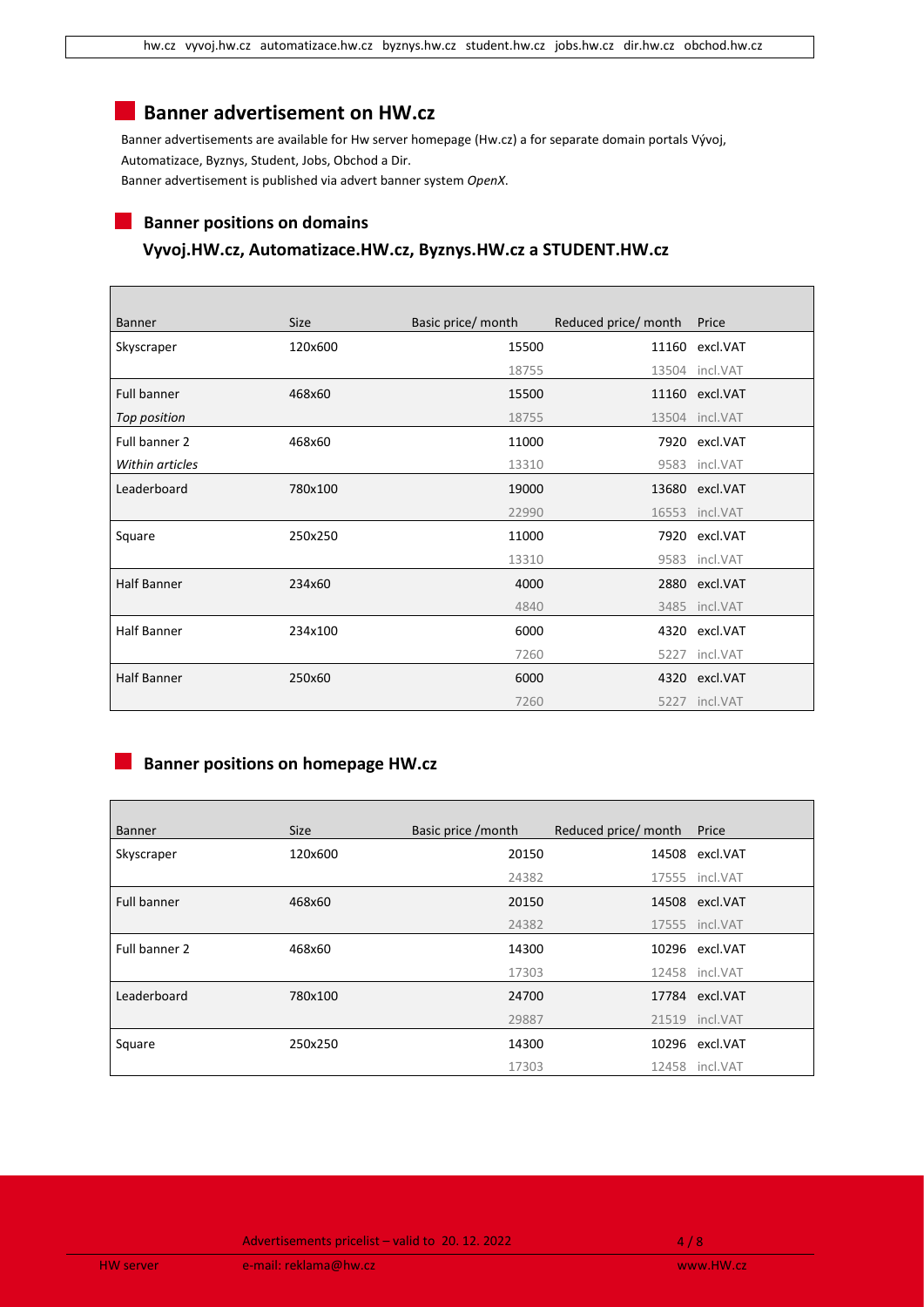# **Commercial articles**

Publishing of articles is divided by article topics and their popularity among readers. The most common article types are listed below.

Articles are published in corresponding topic sections of HW server and on the main pages of vývoj.hw.cz, automatizace.hw.cz, byznys.hw.cz or student.hw.cz.

The prices are quoted for publishing articles supplied by clients. The price for specialised technical articles composed on request by HW server editors is 2500 CZK. The cost of an article propagating a company or a range of its products is 3000-5000 CZK, based on the article length and complexity of the products range.

Concessionary prices are available for long-term clients (3 and more months) and on combined orders of banners and other services.

|                                                               |                    | Concessionary |                |
|---------------------------------------------------------------|--------------------|---------------|----------------|
| Article type                                                  | <b>Basic price</b> | price         | Price          |
| <b>Companies and business</b>                                 | 15000              |               | 10800 excl.VAT |
| Introduction of a company and service                         | 18150              |               | 13068 incl.VAT |
| <b>Products and solutions</b>                                 | 11000              |               | 7920 excl.VAT  |
| Technical solutions, advantages of the products, case studies | 13310              |               | 9583 incl.VAT  |
| Development, production and technologies                      | 11000              |               | 7920 excl.VAT  |
| Trends and news for development and production management     | 13310              |               | 9583 incl.VAT  |
| <b>News in distribution</b>                                   | 4800               |               | 3456 excl.VAT  |
| Services, partner programs                                    | 5808               |               | 4182 incl.VAT  |
| <b>Market place</b>                                           | 4200               |               | 3024 excl.VAT  |
| Development and production capacities offers                  | 5082               |               | 3659 incl.VAT  |
| <b>Students and specialised universities</b>                  | 4200               |               | 3024 excl.VAT  |
| Cooperation offers, projects and competitions                 | 5082               |               | 3659 incl.VAT  |
| <b>Surveys in articles</b>                                    | 1400               |               | 1008 excl.VAT  |
|                                                               | 1694               | 1220          | incl.VAT       |

**Content Ad – trend of online advertisement Long time action Well focused coverage Online evaluation tools.**

Advertisements pricelist – valid to  $20.12.2022$  5/8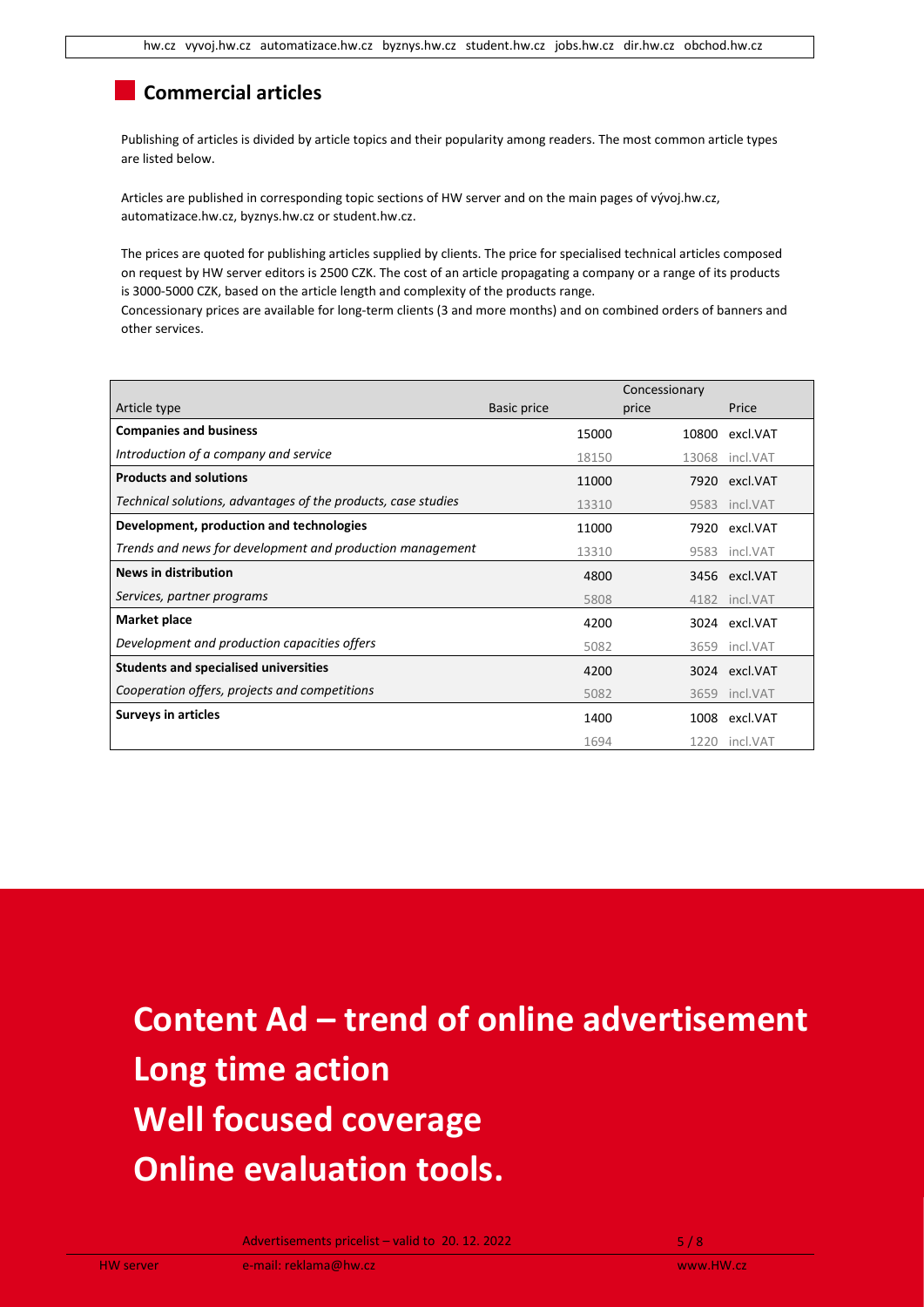## **Invite-Promote-Sell**

Package for distributors and suppliers. Allows fast, simple and inexpensive communicating news in your production range to professionals in fields of electronics and automation technologies.

| Article type             | Basic price | Price    |
|--------------------------|-------------|----------|
| Invite-Promote-Sell pack | 12500       | excl.VAT |
| 10 news/year             | 15125       | incl.VAT |

#### **Invite**

Invite HW server readers to a roadshow, seminar, developers conference or a webinar of manufacturers from your portfolio.

#### **Promote**

Introduce your new components and devices product lines.

#### **Sell**

Announce your sale events, special offers, sales, limited series of development kits and proclamations supporting your sales.

The service guarantees the customer an opportunity to publish 10 announcements per year.

Each announcement can be released on selected sections of HW server:



Within this service the client can use an option to be listed in an address book [DIR.HW.CZ](http://dir.hw.cz/)

HW.CZ IPS service cannot be used for publishing a thorough description of a company and its services or introducing its products. Published articles are supplied by the clients in Czech language. Our editors do not adjust the content. Images must be supplied in GIF, JPG or PNG formats and large no than 600px (w) x 600px (h) large. Announcements are published within 3 business days after supplying the complete sources.

HW.CZ IPS is charged to a client during publishing his first article. Since publishing of this article the customer has 12 months in which he can publish up to 10 announcements, including the first already published one. The times of publishing the announcements can be arranged as needed.

# **Fastest delivery of your product news to professionals.**

Advertisements pricelist – valid to  $20.12.2022$  6/8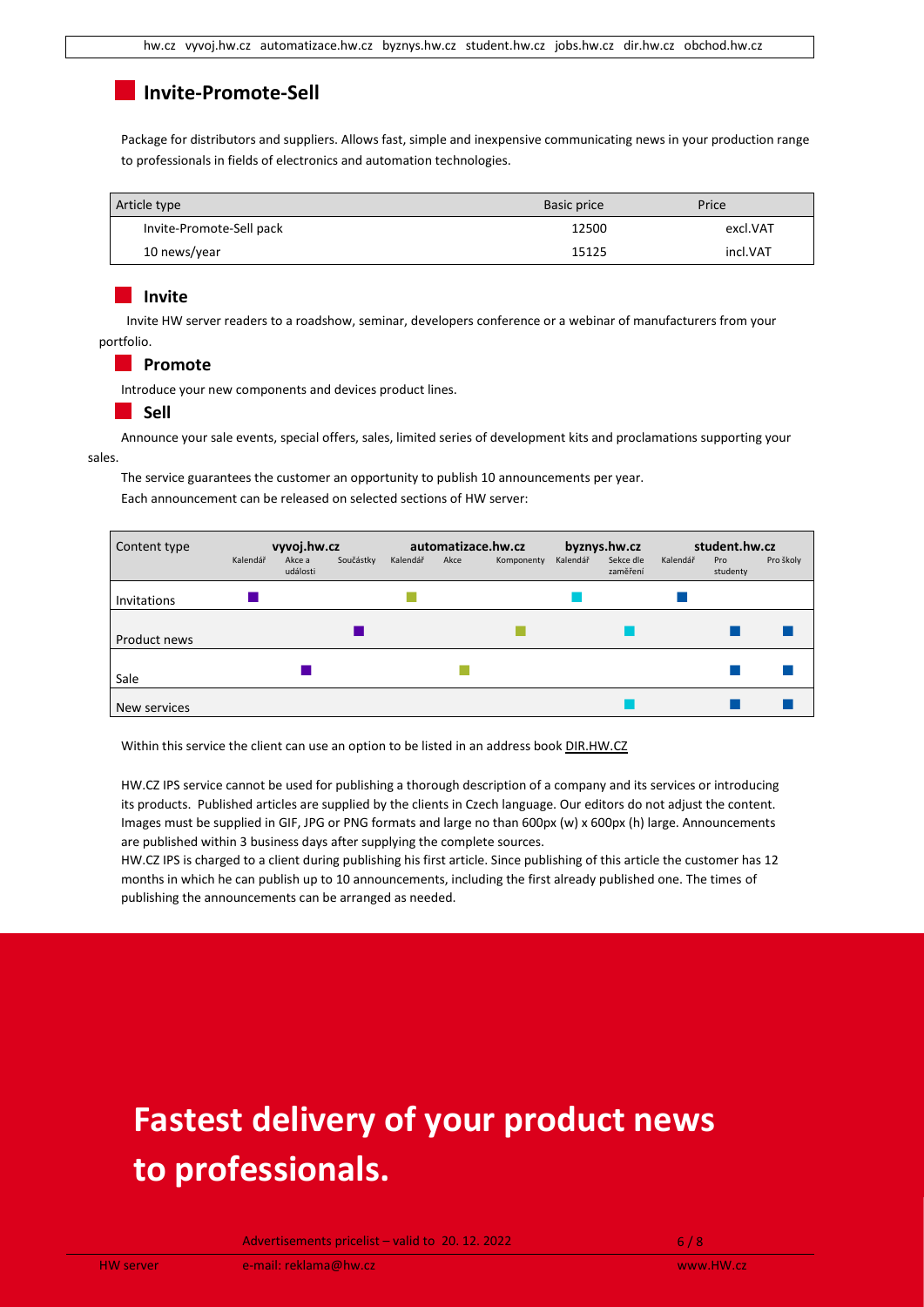## **Banner advertisement technical details**

Selected banner positions can be combined among Hw.cz homepage and selected portals. Price levels will be calculated under specific requirements,

Average number of views - impressions of a banner each month is 360 000 on Hw.cz and 115 000 on Automatizace.Hw.cz.

The advertising pricing is quoted per 1 month of publishing or per number of views. Banner positions, ordered for 1 month, are not being exchanged with another banners and are displayed on the homepage of Hw.cz.

The prices are quoted for publishing banners supplied by clients. Indicative prices for a banner design is up to 2500 Kč for a gif/jpg version and 2000 - 4500 Kč for a Flash banner. Concessionary prices are available for long-term clients (3 and more months) and on combined orders of banners and other services.

#### **Advertisement system services**

Advertisement system automatically secures all services related to banner ads:

- Banner alternation
- Balancing the number of impressions in a required period.
- Count of views and clicks on a banner
- Sending generated statistics to clients via e-mail

# **HW.cz homepage banner positions**